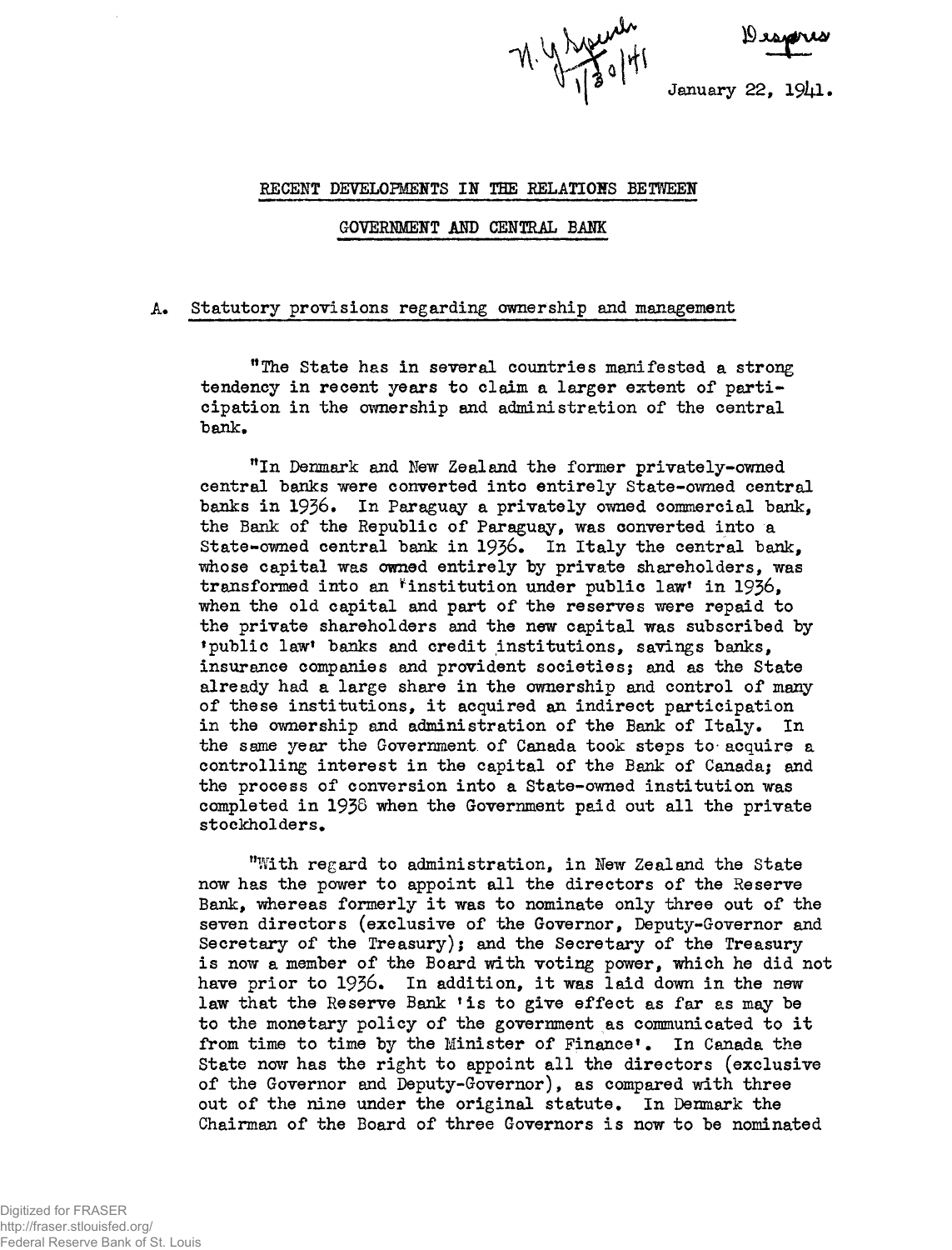**by the King, and eight of the 25 directors ere to be elected by the Riksdag from among its ovm members, two by the Minister of Trade, Industry and Shipping, and the remaining 15 by the Board of directors, whereas formerly all the directors, except two** who were appointed by the Minister of Trade, were elected by **the General Keeting of private shareholders, and the Board of Directors appointed two or three out of the four or five managers of the Bank.**

**"Furthermore, while in the United States, Germany, France and Greece no change was made in the ownership of the capital, the State acquired a bigger share in the administration and control of the central ban!:.**

"In Germany the provision in the Bank Law of 1924, that 'the **Reichsbank is a bank independent of Government control\* was repealed by an amending law in 1937» and the Reichsbank-Direktorium was placed directly under the Fuhrer and Chancellor. Under the law of I**92**I**4**. the President of the Reichsbank was appointed by the General Council of the Bank with the countersignature of the Reichspresident, and when the General Council was eliminated it was provided that the President of the Reichsbank was to be appointed by the Reichspresident on the advice of the Direktorium (Management Board), and the other members of the Direktorium by the Reichspresident on the nomination of the President of the Reichsbank; but 'under the 1937 amendment the President and other members of the Direktorium are to be appointed by the Fuhrer and to be directly responsible to him.**

"In France, where formerly the General Council of the Bank **of France consisted of 15 regents elected by the 200 largest shareholders, the composition of the Council was radically changed in 1936, and provision was made for a large measure of direct and indirect State participation in appointments to the Council. In the first place, nine out of the 20 members of the Council are to represent 'the collective interests of the nation', three representing the Ministries of Finance, National Sconomy and Colonies, while the other six are ex officio members holding specified position in State financial institutions. In addition, six members are to be appointed by the I£inister of Finance from a list of three names submitted by each of six commercial, industrial, agricultural and labour organisations, while three are to be nominated or elected by the National Economic Council, the Central Committee of the savings banks, and the staff of the Bank of France, leaving only two to be elected by the General Meeting of shareholders.**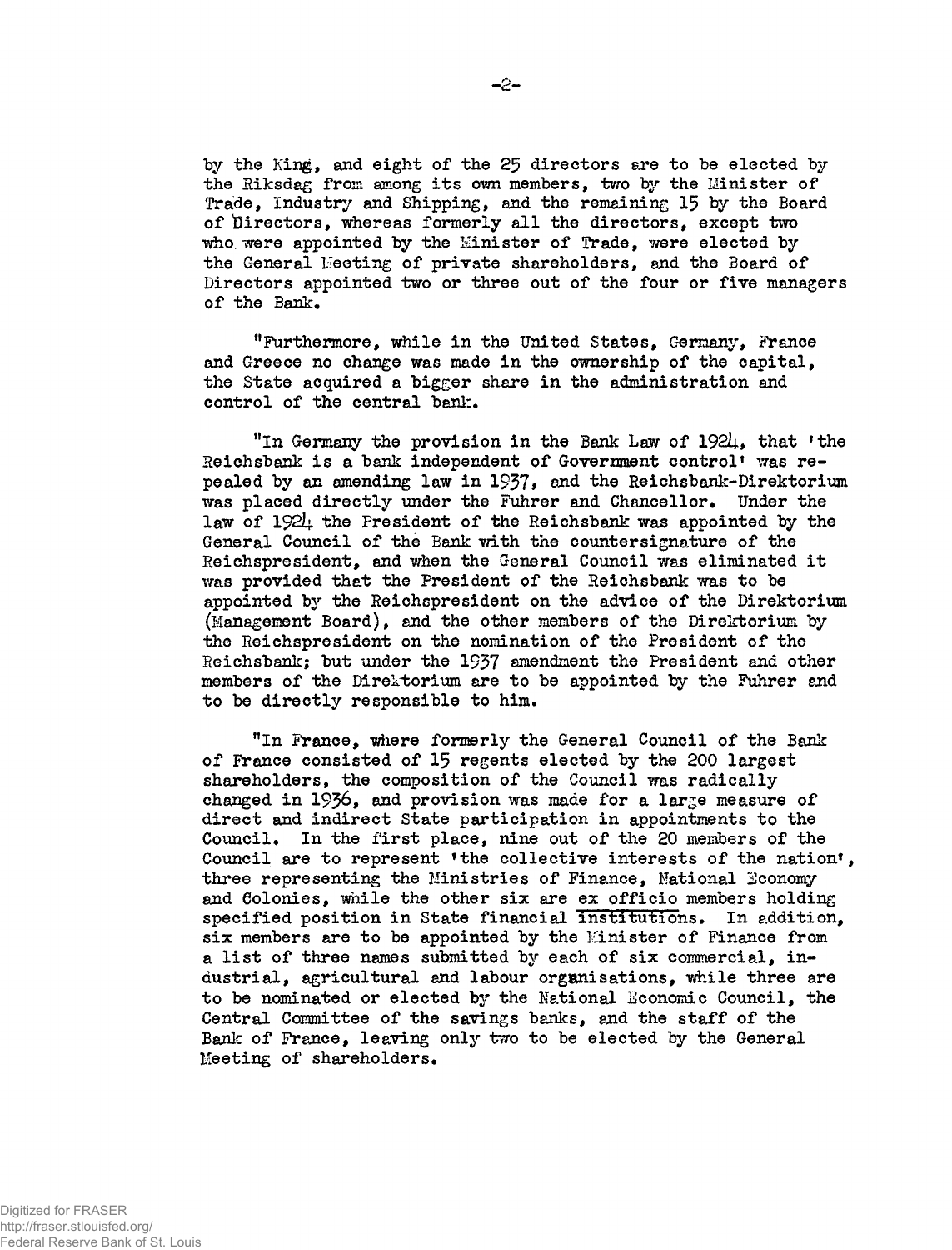**"In Greece the Governor, Deputy-Governor and Sub-Governor are now to be appointed by the Cabinet of Ministers on the proposal of the Board of Directors, whereas prior to 1932 they were elected by the General Meeting of shareholders subject to the approval of the Government.**

"In Argentina, on the other hand, where prior to 1935 **some central banking functions were performed by a State-owned bank, the Bank of the Argentine Nation, the commercial banks now have an equal share with the State in the capital of the new Central Bank; and not only do the shareholding banks nominate six of the 12 directors from among their own representatives, and another four on the proposal of the Board of Directors and after consultation between the Board and certain representative organisations, but the President and Vice-President of the Bank are to be designated by the Chief Executive of the Argentine Nation in agreement with the Senate from among the three candidates for each post elected by the meeting of shareholding banks.**

**"In China, also, where the Central Bank is a State-owned institution, it was provided in the Monetary Reform Programme announced by the Minister of Finance in November, 1935, that the** 

**'Central Bank is to be reorganised as the Central Reserve Bank of China and shall be owned principally by banks and the general public, thus becoming an independent institution, devoting itself chiefly to maintaining the stability of the nation's currency.\***

**"Owing to strong opposition from certain circles both within and outside the Government, this part of the Monetary Reform Programme was, however, not carried into effect.**

**"Moreover, in Salvador the capital of the Central Bank, which was established in 1934» was not only subscribed by the commercial banks and the public, but the Governor and Deputy-Governor are to be elected by the General Meeting of shareholders subject to the approval of the Government.**

**"With these exceptions, a definite trend in the direction of greater State participation in ownership and administration of central banks is to be observed in recent changes in central banking statutes. It is significant that such changes were made in the statutes of two newly-established central banks, the Reserve Bank of New Zealand and the Bank of Canada, within two years from their inception, as well as in the statute of one of the oldest central banks, the National Bank of Denmark.**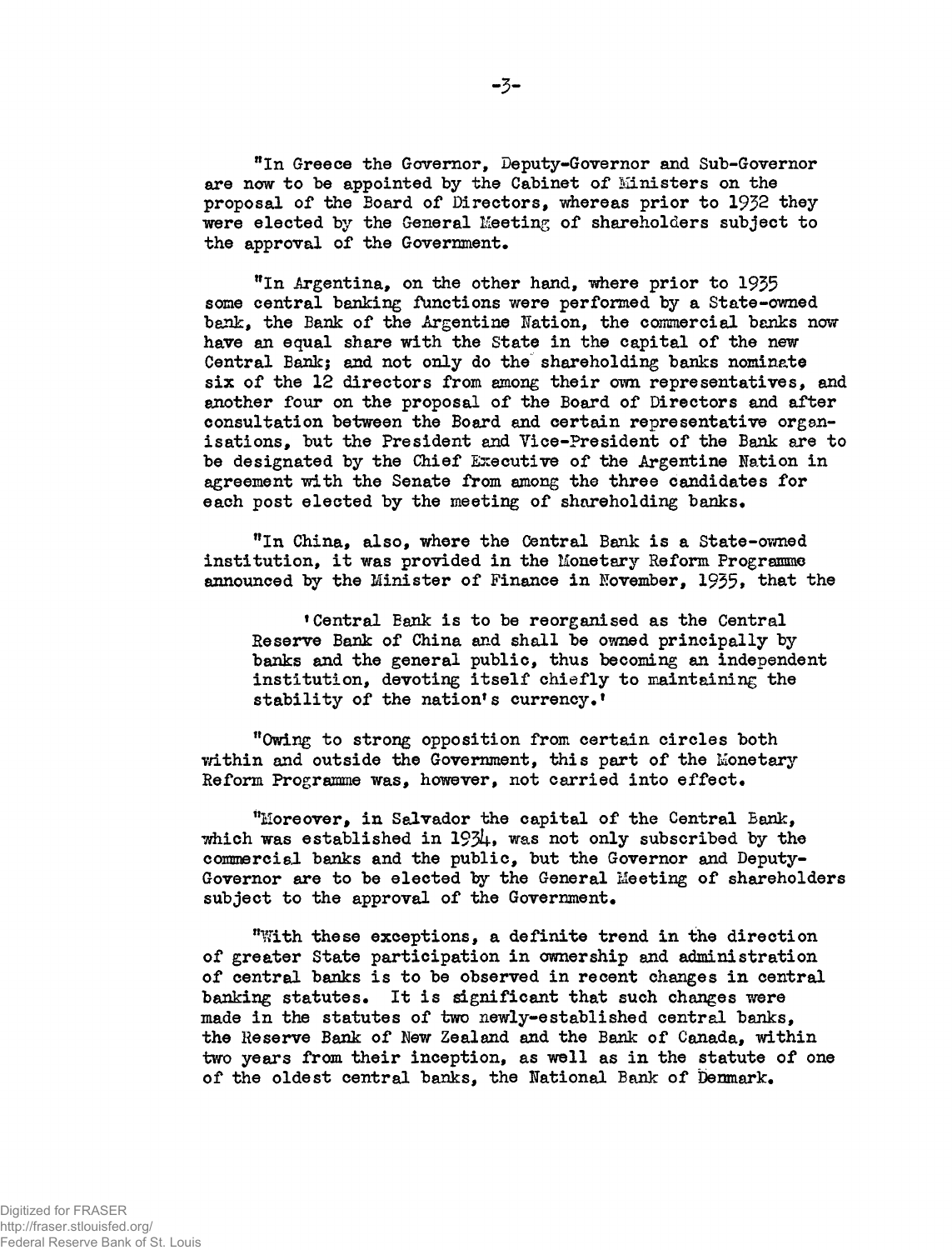**"The Economic Intelligence Service of the League of Nations l/ has also seen fit to** draw **attention to the fact that 'in the " statutes as drawn up or amended in recent years, the State has generally assumed a more important role both in respect of the ownership and management of central banks', and that**

**'This tendency stands in contrast with that of the pre-war period and early post-war years, in particular when stress was laid on the desirability of preserving or increasing the independence of central banks from the State,'**

**even to the extent of inserting in the statutes of new or reorganised central banks 'a clause or a sentence emphasising this independence either as regards ownership or management\*."**

> **Source: "Central Banking" by H. H. DeKock,** pp. 320- 32J+.

**B. Extension of monetary functions of central banks**

**Functions of Central Banks have been significantly extended**

**in several respects in recent years,**

# **a. Open market operations**

**''TOxile genuine open-market operations are, and can be, undertaken at present on a relatively large scale only by the Bank of England and the Federal Reserve System of the United States, owing to the existence of wide and active markets in short-term and long-term Government securities in London and** New York respectively, the central banks of many other coun**tries, old and new, have recently been exerting themselves to establish some other form of open-market operations as a supplement to discount-rate policy and as an instrument for neutralising seasonal movements or movements of Government funds or for insulating the internal credit structure from sudden and temporary changes in the balance of payments.**

**"A number of the older central banks, however, could not undertake open-market operations until they were specifically empowered by amendments to their statutes to buy and sell Government bonds, Treasury bills and similar securities for their own account. This was done, for example, in Germany in** 1933, Holland and Norway in 1936, Belgium in 1937, and France **in 1938.**

*T/* **''Monetary Review 1937~38,,» p« SI.**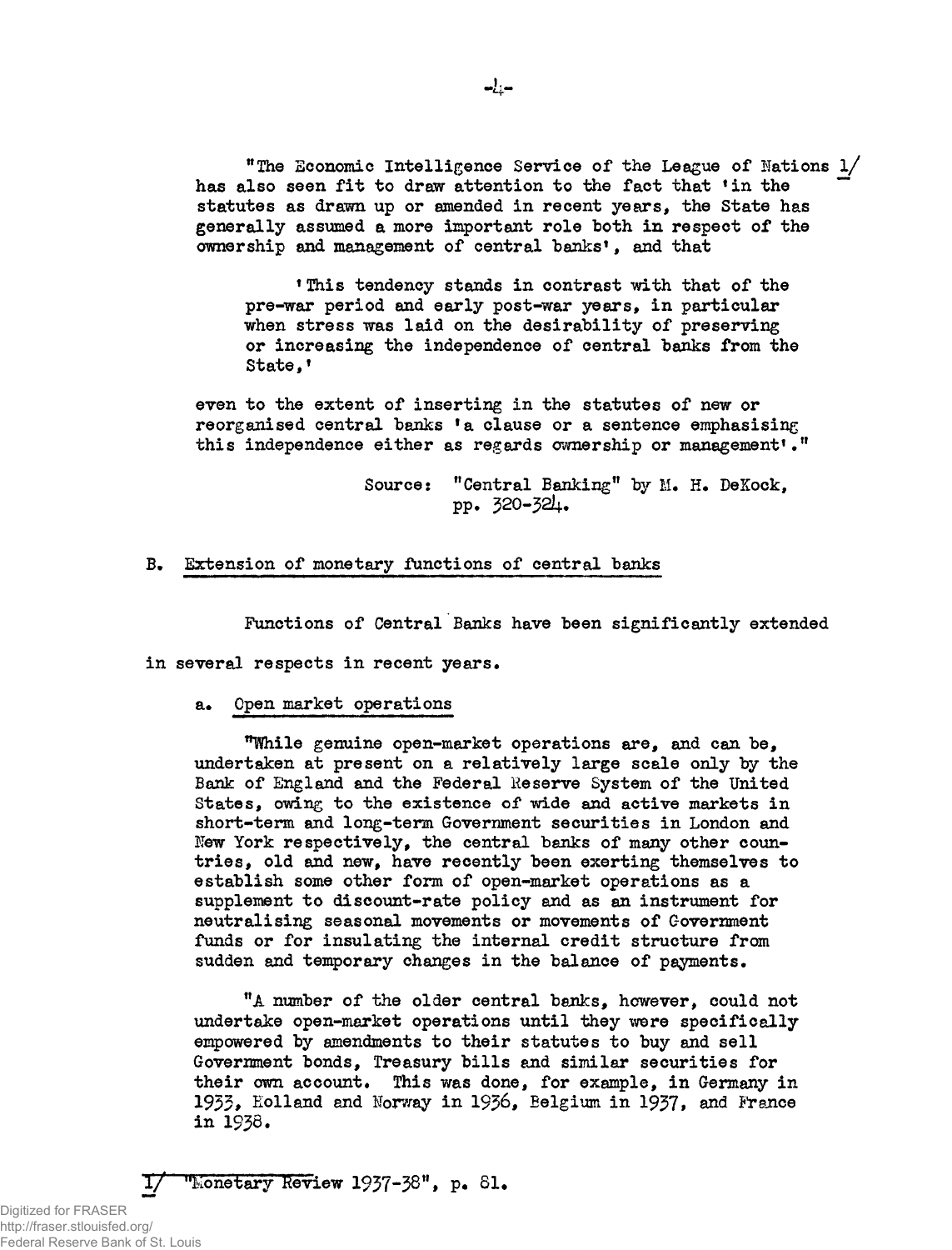**"A new development in connection with the statutory centralisation of cash reservos is that of giving the central banking authorities the power to decrease or increase the minimum cash reserves to be kept with the central bank by the commercial banks. It was first introduced in the United States in 1933\***

**"Hew Zealand followed suit in 1936 when the Governor of the Reserve Bank, acting with the authority of the Minister of Finance, was empowered to vary the percentages of balances to be maintained by trading banks with the Reserve Bank, subject to such balances not being at any time less than those provided for in the original statute; and in Australia the Monetary and Banking Commission recommended in 1937 that the Commonwealth Bank Board be empowered, subject to the consent of the Treasurer, not only to require trading banks to hold minimum balances with the Commonwealth Bank for limited periods, but also to vary the reserve percentages within the limit fixed by the consent of the Treasurer."**

> **Source: "Central Banking" by M. E. DeEock pp. 336-337, 338-339.**

# **D. Loss of functions and control to governments**

**In spite of these developments, however** *J* **it cannot be doubted that in recent years governments have increased their share in the formulation and administration of monetary and financial policies at the expense of central banks.**

**unified control over all monetary, financial end fiscal policies when such policies become of increasing importance. But such unified control might logically be seated either in the central bank or in the government. That the tendency has definitely been a shift from central banks to governments is due to at least two factors. In a way this is merely a reflection of the obvious need for**

**(l) During the last depression the strictly monetary policies of central banks were recognized to be of smaller importance than the**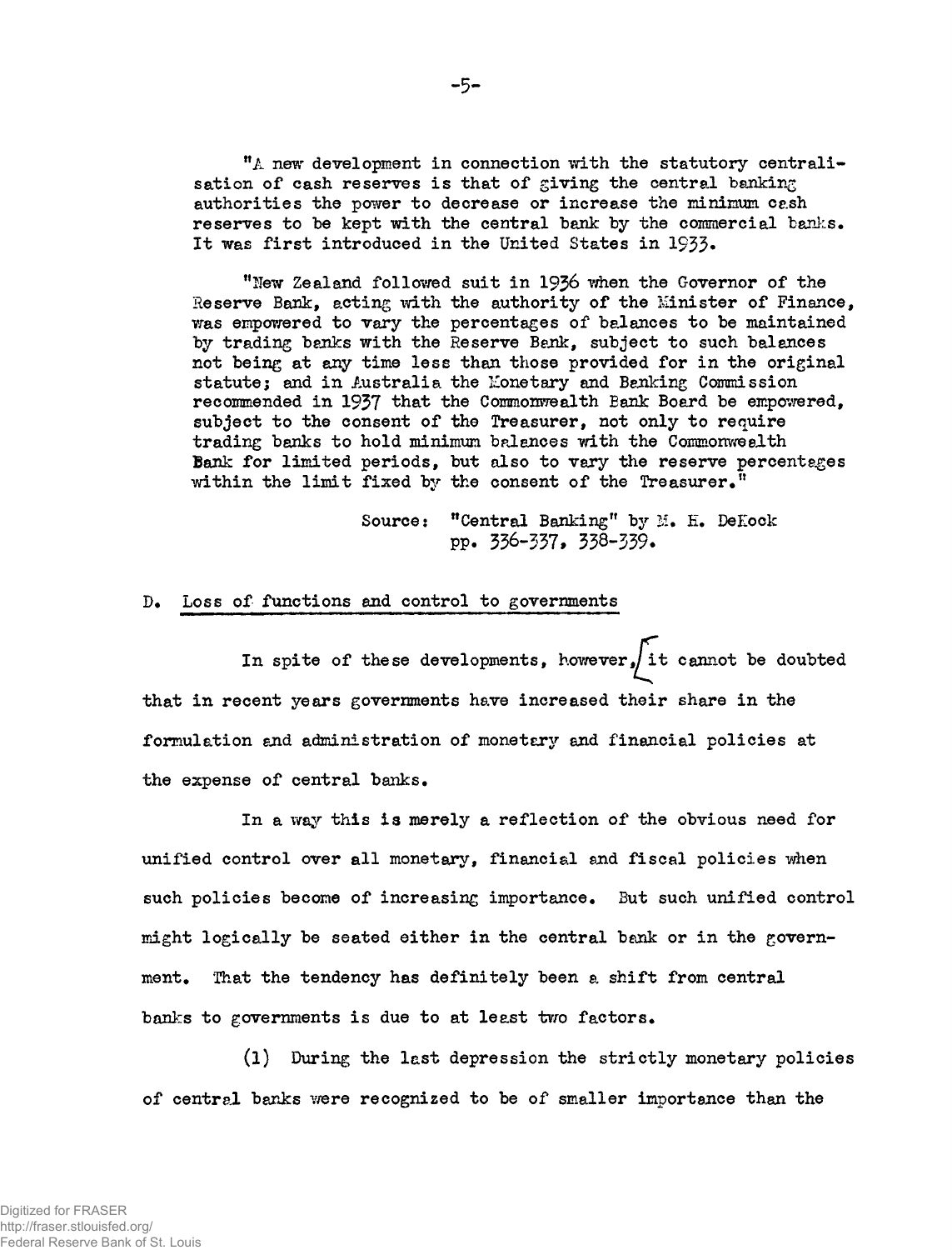**fiscal policies of the Treasury. If any coordinating had to be done, it was quite natural that the Treasury should do it rather than the central bank. This is merely a particular application of the general principle of the dog wagging its tail rather than vice versa. (2) This explanation does nicely for the United States where deficit policies loomed large and the government through the sale of its securities became dominant in the whole credit situation. But a similar trend is perceptible in the countries "where active fiscal policy did not play such a role. An additional explanation is needed. It may be in fact that governments rather than central banks are the actual centers of authority either democratically elected or dictatorially established. It is natural that powers come to be exercised by them rather than by the central banks, who are slower to respond to changes in political authority, and are therefore side-stepped in the formulation of policies and the exercise of functions. Their vague inheritance of semiindependence thus actually is a millstone around their necks.**

# **C. Assuring the role of central banks through making them responsible public institutions**

**Commenting on the forces that motivate the actions of the Bank of England, the London Economist said:**

**"Yet there is the danger that the City may become a law to itself, and that the Bank may unconsciously acquire powers which more properly belong to the Government} and may even judge questions from the standpoint of the" city "as distinct from the nation. . .If the Bank is to retain its independence and its unofficial leadership in financial and monetary matters, it is necessary to lay down several guiding conditions," l/**

**T/ Economist, AugUst 10, 1935**

Digitized for FRASER  $\frac{1}{2}$ http://fraser.stlouisfed.org/ Federal Reserve Bank of St. Louis